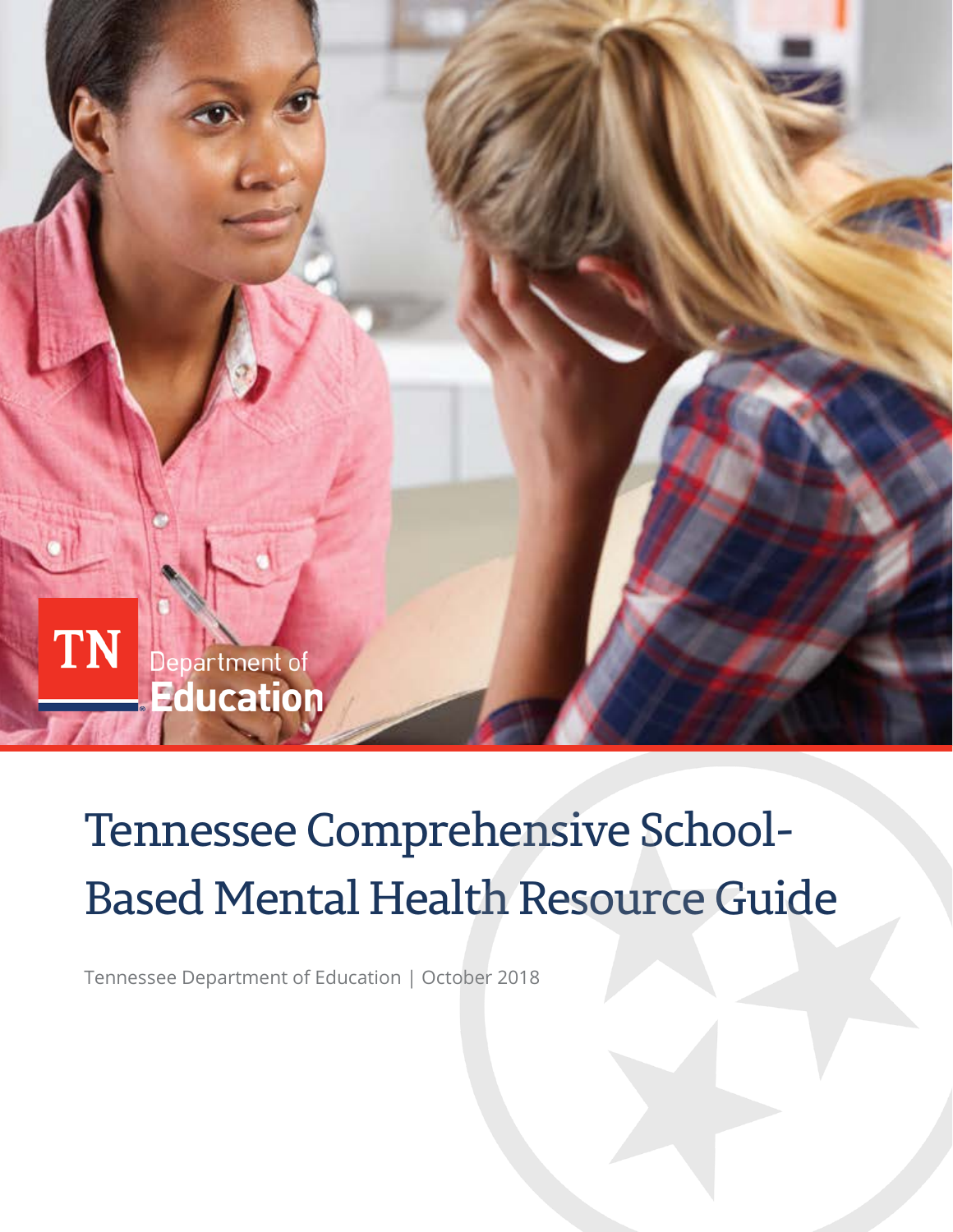## **Table of Contents**

| Tennessee Comprehensive School-Based Mental Health Resource Guide Team 3            |
|-------------------------------------------------------------------------------------|
|                                                                                     |
|                                                                                     |
|                                                                                     |
| Importance of Comprehensive School-based Mental Health Supports and Services  4     |
|                                                                                     |
| Tier I: Building a Foundation for Mental Wellness and Resilience for ALL Students 6 |
|                                                                                     |
|                                                                                     |
|                                                                                     |
|                                                                                     |
|                                                                                     |
|                                                                                     |
|                                                                                     |
|                                                                                     |
|                                                                                     |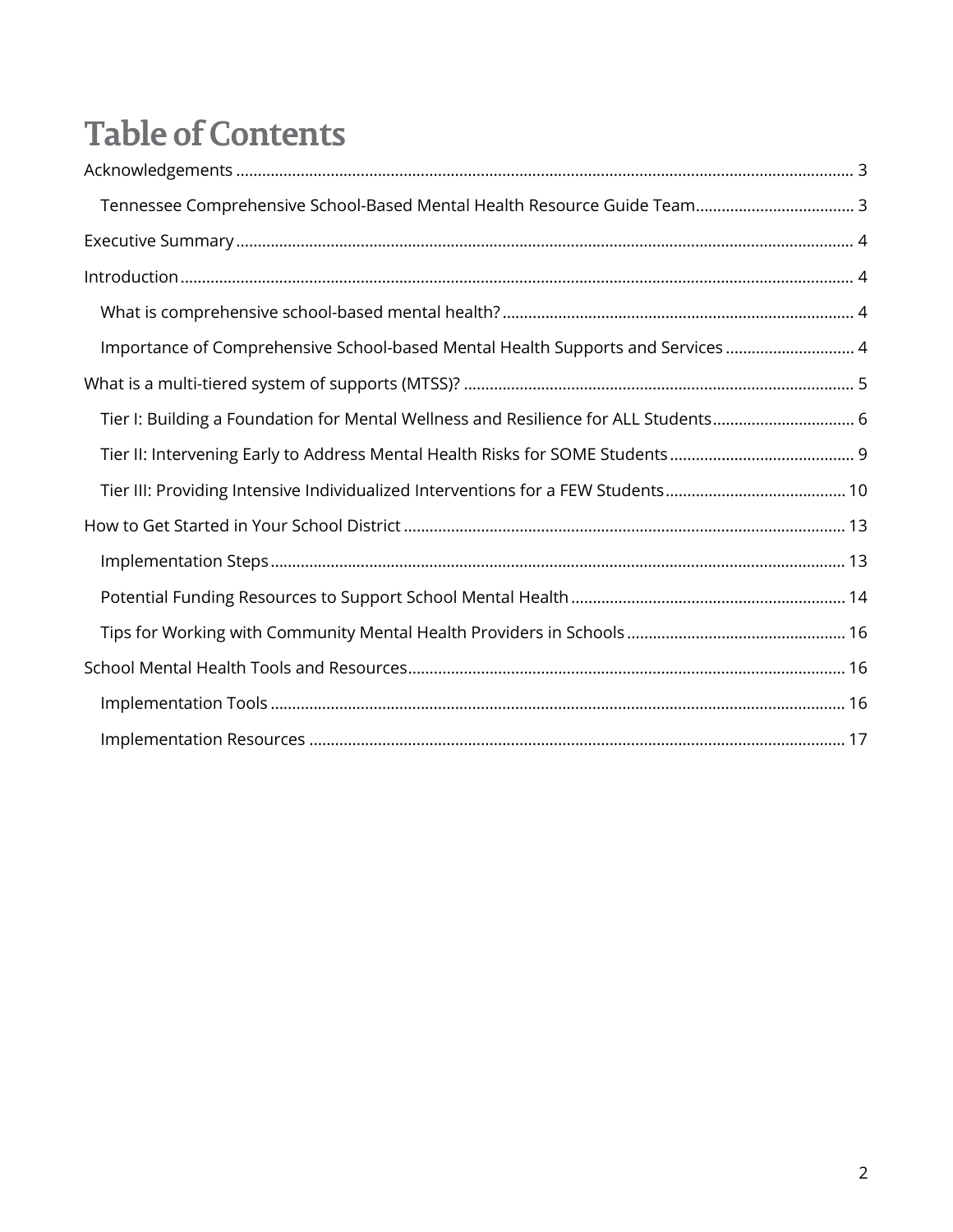## <span id="page-2-0"></span>**Acknowledgements**

The [Colorado Framework for School Behavioral Health Services](http://www.coloradoedinitiative.org/resources/schoolbehavioralhealth/) and [Wisconsin School Mental Health](https://dpi.wi.gov/sspw/mental-health/framework)  [Framework](https://dpi.wi.gov/sspw/mental-health/framework) were used as resources in developing this guide.

#### <span id="page-2-1"></span>*Tennessee Comprehensive School-Based Mental Health Resource Guide Team*

April Abercrombie, Director Lawrence County Schools AWARE Lawrence County Schools

Leigh Bagwell, Director of School Counseling Services College, Career and Technical Education Tennessee Department of Education

Joanna Bivins, Director of School Psychology Services Office of Special Populations Tennessee Department of Education

Pat Conner, Executive Director Office of Student Support Tennessee Department of Education

Alison Gauld, Behavior and Low Incidence Disabilities Coordinator Office of Special Populations Tennessee Department of Education

Heather Taylor Griffith, Director Office of Children, Young Adults, and Families Tennessee Department of Mental Health and Substance Abuse Services

Kim Guinn, Director Anderson County Schools AWARE Director Anderson County Schools

Mike Herrmann, Executive Director Office of Safety and Transportation Tennessee Department of Education

Melissa McGee, Director Council on Children's Mental Health Tennessee Commission on Children and Youth

Theresa Nicholls, Assistant Commissioner Special Populations and Student Support Tennessee Department of Education

Lindsey Smith, Director Lauderdale County Schools AWARE Lauderdale County Schools

Sara Smith, TN AWARE Director Office of Student Support Tennessee Department of Education

Victoria Stuart-Cassel, TN AWARE Evaluation **Director** EMT Associates, Inc.

Janet Watkins, TN AWARE Training Director Office of Student Support Tennessee Department of Education

Alysia Williams, Policy and Advocacy Director Tennessee Association of Mental Health **Organizations**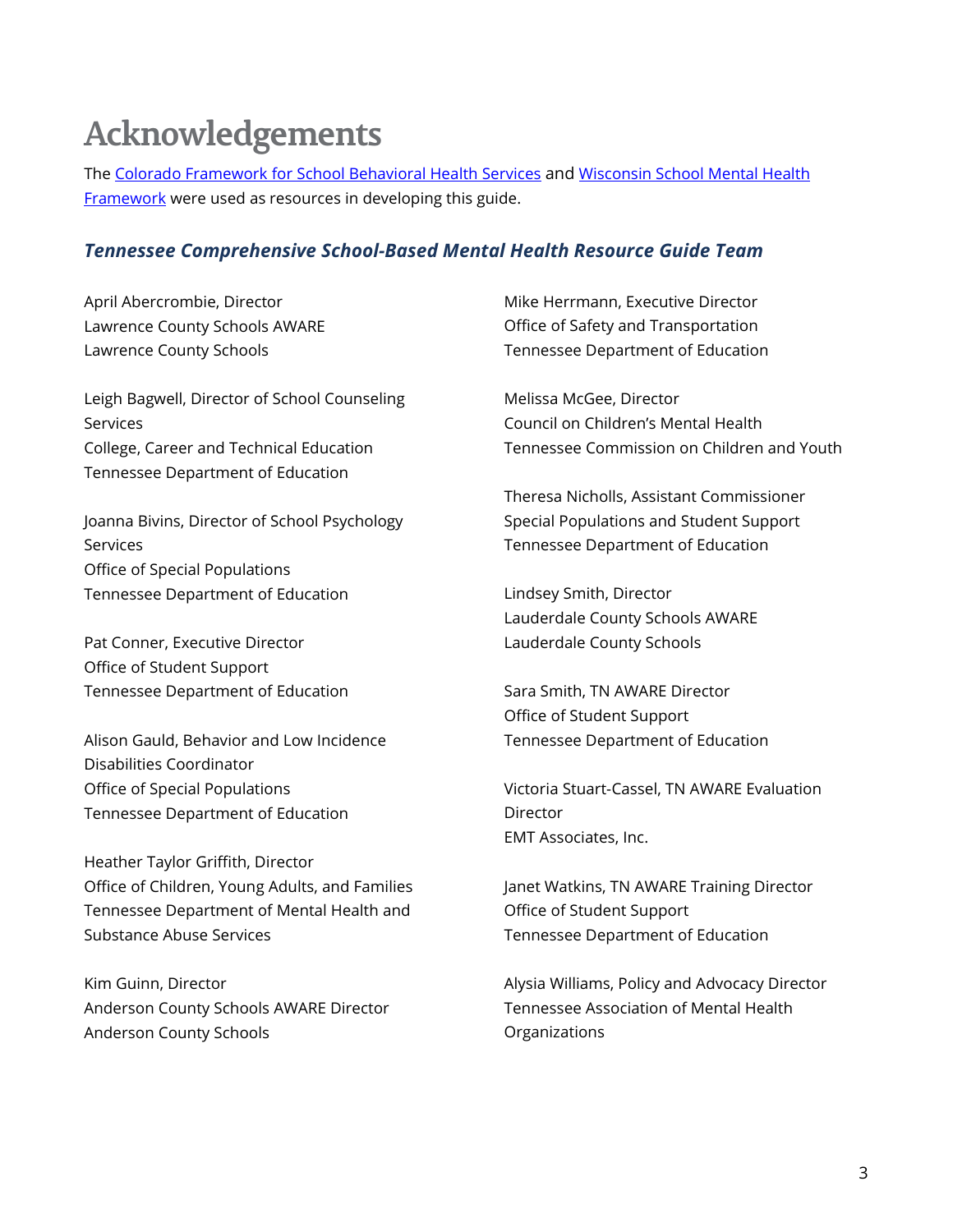## <span id="page-3-0"></span>**Executive Summary**

The *Tennessee Comprehensive School-Based Mental Health Resource Guide* was developed based on lessons learned through the Project AWARE (Advancing Wellness and Resiliency in Education) Substance Abuse and Mental Health Services Administration (SAMHSA) grant. Specifically, Tennessee AWARE supported the local implementation of comprehensive school mental health services within the Anderson County, Lawrence County, and Lauderdale County school districts. All three districts utilized a multi-tiered system of supports approach for implementing school mental health strategies.

The purpose of this guide is to help districts identify current school mental health resources and supports, discover areas that need to be better linked or coordinated, and/or list new areas that need to be developed in order to provide a comprehensive system of supports. It is important to be intentional about embedding student mental wellness into everything schools are doing to support students.

By building comprehensive school mental health supports and services, school districts will enable students to achieve their full potential as life-long learners and successful citizens. The department is committed to supporting mental health wellness and resiliency for all students.

## <span id="page-3-1"></span>**Introduction**

 $\overline{a}$ 

### <span id="page-3-2"></span>*What is comprehensive school-based mental health?*

Mental health is a dimension of overall health and includes a continuum from high-level wellness to severe illness. Comprehensive school-based mental health addresses the social-personal development of school-age children including wellness/resiliency, mental health, substance abuse, effects of childhood trauma, and the stigma associated with mental illness.

## <span id="page-3-3"></span>*Importance of Comprehensive School-based Mental Health Supports and Services*

Mental and emotional health are critical for student success. Unfortunately, mental health disorders are the most common diseases of childhood.<sup>[1](#page-3-4)</sup> One out of every five children ages 2–17 in Tennessee has a mental health condition,<sup>[2](#page-3-5)</sup> yet less than half of children with mental health challenges receive treatment, services, or support.<sup>[3](#page-3-6)</sup> Half of all mental illness occurs before the age of 14, and 75 percent

<span id="page-3-4"></span><sup>1</sup> Youth Mental Health First Aid Training Manual, National Council on Behavioral Health, 2015.

<span id="page-3-5"></span><sup>2</sup> SCORE – State Collaborative on Reforming Education, *Research on Improving Student Health and Academic Success*, July 2017.

<span id="page-3-6"></span><sup>&</sup>lt;sup>3</sup> Kessler RC, Amminger GP, Aguilar-Gaxiola S, Alonso J, Lee S, Ustun TB. (2007). Age of onset of mental disorders: A review of recent literature. *Current opinion psychiatry*, 20,359-364.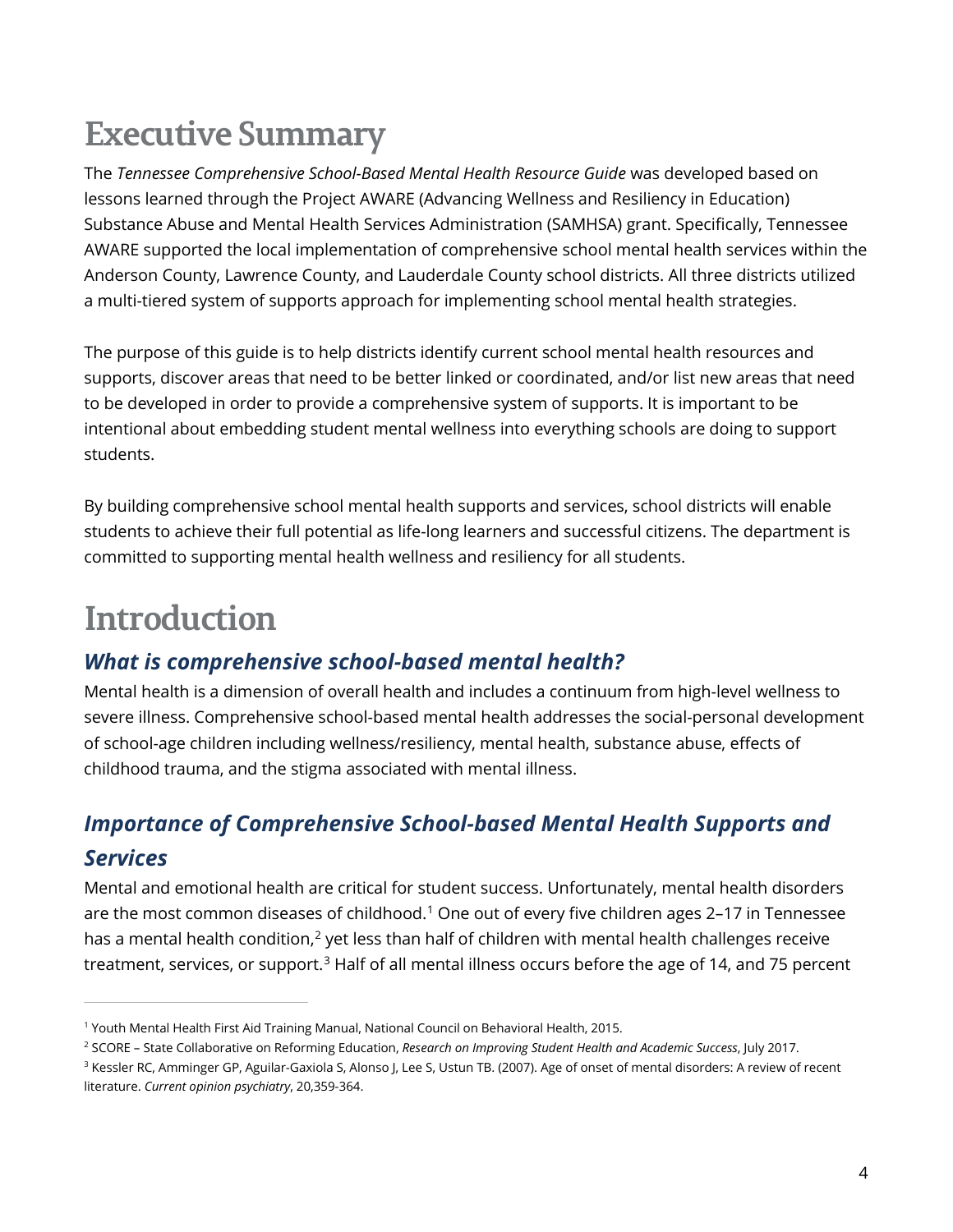by the age of 24.<sup>3</sup> More than 60 percent of children in juvenile detention have a diagnosable mental illness, $^3$  and suicide is the second leading cause of death for young people ages 10–19 in Tennessee. $^4$  $^4$ 

Providing comprehensive school-based mental health services and supports is an effective way to address the mental health needs of children and improve the learning environment. Young people with mental illnesses are frequently absent from school, and many experience reductions in academic achievement. Among students with disabling conditions, young people with mental illness are the most likely to drop out of school. Only one-third of young people with mental illness advance to postsecondary education.4

According to the American Academy of Pediatrics, school mental health programs offer the promise of improving access to mental health resources for children and adolescents.<sup>[5](#page-4-2)</sup> Schools are uniquely positioned to identify and support students after a mental health professional has diagnosed them with a mental illness. Research has shown that when comprehensive school-based mental health services are provided, there is improved academic performance, fewer special education referrals, a decreased need for more restrictive placements among students at high-risk, and higher graduation rates.<sup>[6](#page-4-3)</sup>

## <span id="page-4-0"></span>**What is a multi-tiered system of supports (MTSS)?**

[Tennessee's multi-tiered system of supports](https://www.tn.gov/education/student-support/student-supports-in-tn.html) (MTSS) framework is an over-arching overview of practices, programs, and interventions that meet students' needs both within an individual classroom and across the school building. The continuum of mental health supports for school-age children should be integrated throughout the school community using MTSS. The MTSS framework includes strategies to promote the social and personal well-being and development of all students (Tier I), strategies to support some students at risk of or with mild mental health challenges (Tier II), and strategies to support those few students who have not made significant progress as a result of earlier interventions and/or need more individualized and intensive supports (Tier III). MTSS is a layered approach, and when effectively and consistently implemented, it is key to the success of providing mental health supports to students.

 $\overline{a}$ 

<span id="page-4-1"></span><sup>4</sup> Tennessee Department of Health (2015). Tennessee Death Certificate Data 2013. Nashville, TN: TDOH Office of Health Statistics and Research.

<span id="page-4-2"></span><sup>5</sup> Pediatrics June 2004, VOLUME 113 / ISSUE 6, School-based Mental Health Services

<span id="page-4-3"></span><sup>6</sup> The Impact of School Mental Health: Educational, Social, Emotional, and Behavioral Outcomes, University of Maryland School of Medicine, July 2013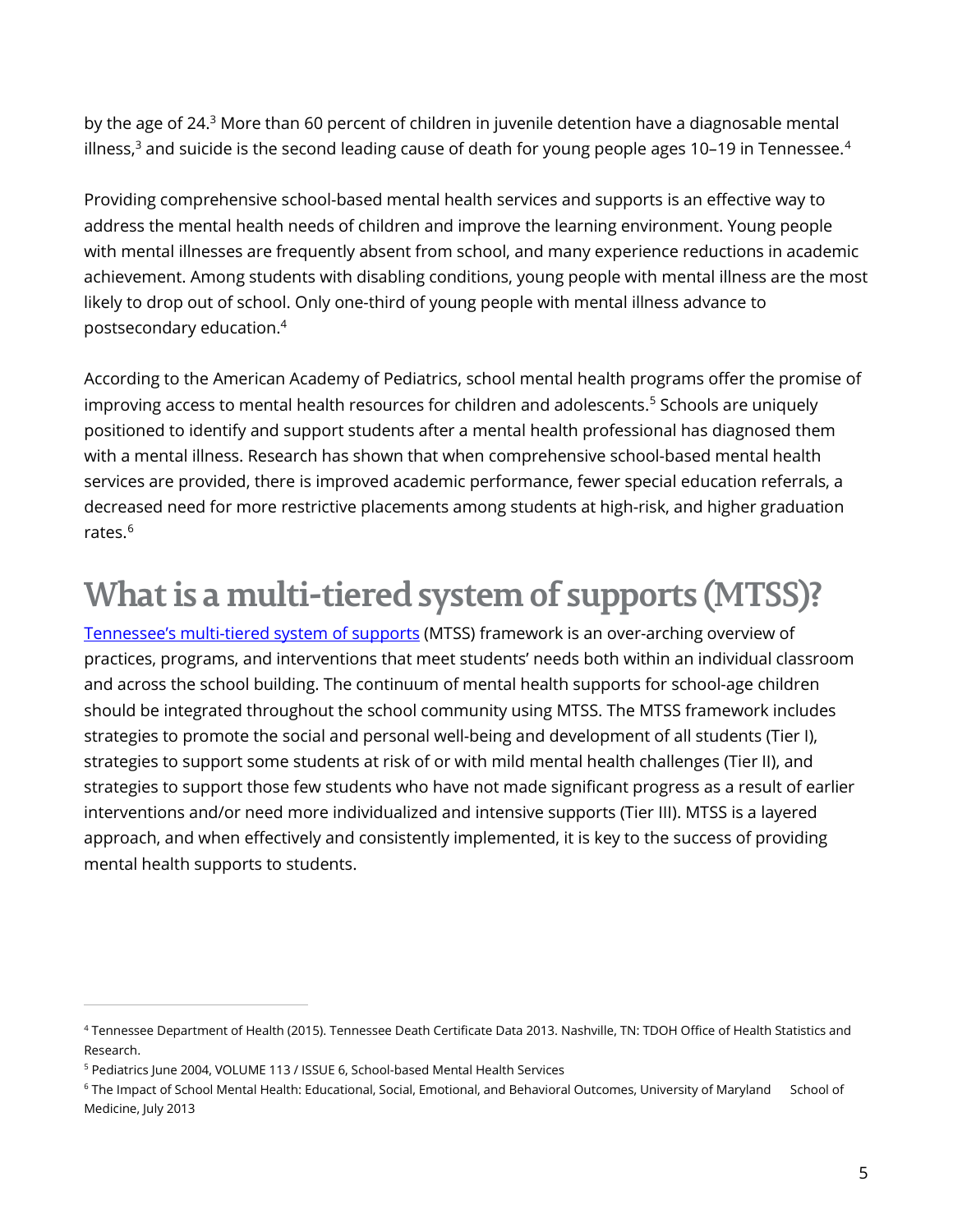

## <span id="page-5-0"></span>*Tier I: Building a Foundation for Mental Wellness and Resilience for ALL Students*

In Tier I, all students receive support and guidance on appropriate grade-level expectations for academic, social, personal, and behavior skills. Below are effective Tier I school mental health practices to build a foundation for mental wellness and resiliency for all students.

#### **School District Mental Health Policy and Crisis Planning**

The development of a school district mental health policy that supports the implementation of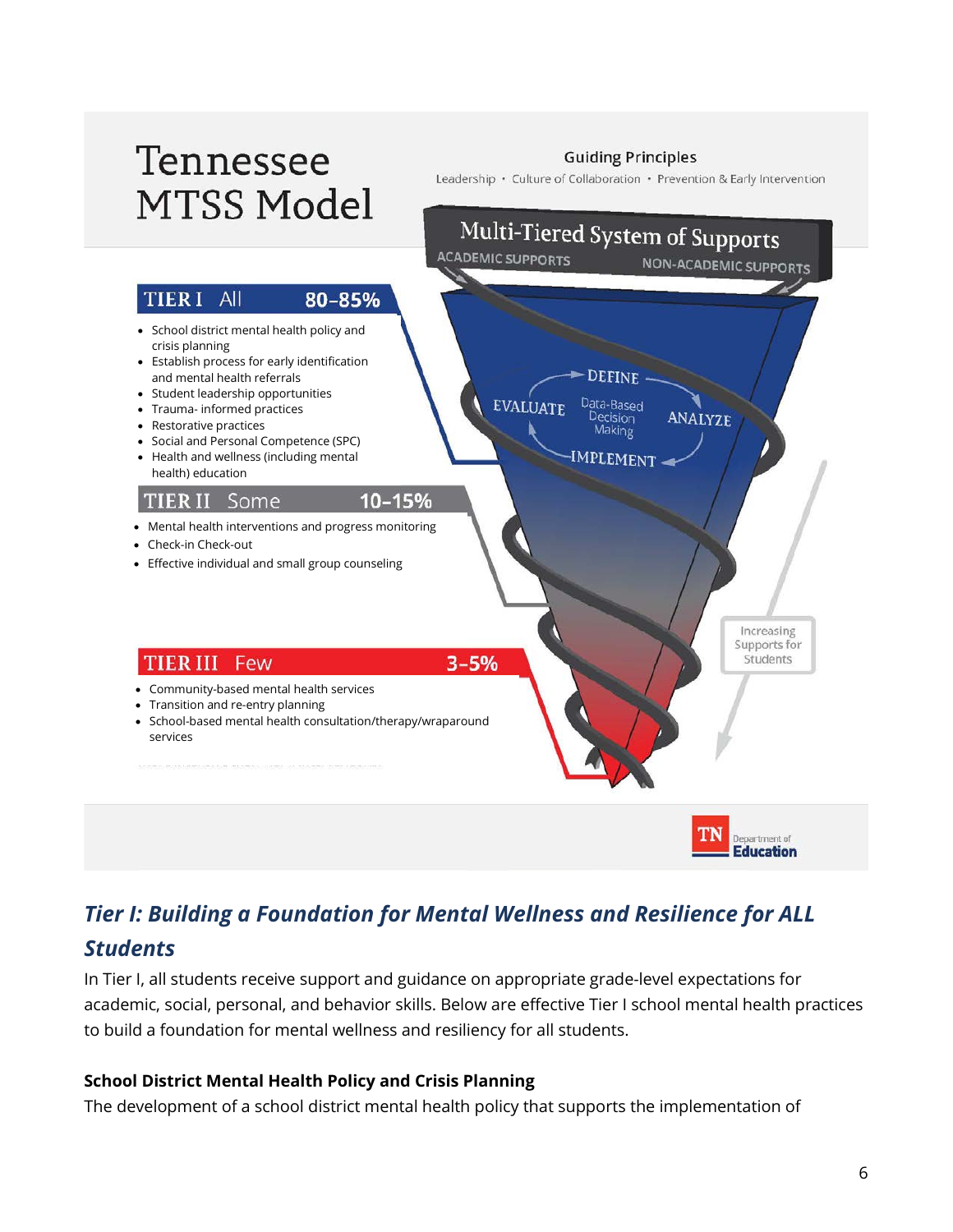comprehensive mental health services and supports is important. The development and adoption of strong suicide, bullying and hazing, discipline, and mental health policies establish a foundation to provide consistent and effective student mental health services and supports. Districts should adopt school mental health policies based on the [Tennessee State Board of Education's School Mental](https://www.tn.gov/content/dam/tn/stateboardofeducation/documents/policies/4000/4.209_Mental_Health_Guidelines.pdf)  [Health Standards and Guidelines.](https://www.tn.gov/content/dam/tn/stateboardofeducation/documents/policies/4000/4.209_Mental_Health_Guidelines.pdf)

In Tennessee, Public Chapter 623 provides that each local education agency shall adopt a policy on student suicide prevention that shall include prevention, intervention, and postvention guidance. All school staff are required to receive annual suicide prevention training. Suicide prevention guidance and resources can be found on the department's website [\(here\)](https://www.tn.gov/education/health-and-safety/suicide-prevention.html). Also, schools should develop and activate their emergency operations plan with the goal of mitigating long-term emotional suffering of survivors and restoring a supportive and productive learning environment. For emergency

preparedness information and resources, access the department's [school safety web page.](https://www.tn.gov/education/health-and-safety/school-safety.html) [Tennessee Schools](https://www.tn.gov/education/health-and-safety/safe-schools-training.html)  [PREPARE](https://www.tn.gov/education/health-and-safety/safe-schools-training.html) can assist schools in the recovery portion of their emergency management plan.

#### **Early Identification and Mental Health Referrals**

School counselors can coordinate the early identification and referral processes that school staff should utilize to address student mental health concerns. It is important for schools to have a formal mental health referral process in place to make sure student confidentiality is protected and parents/guardians are contacted. According to T.C.A. § 49-2- 124, parents must provide written, active, informed, and voluntary signed consent for any mental health screening. All school staff members must understand how and to whom they should refer students for more specialized services. Support teams provide suggestions on possible interventions and strategies that a student and their family could access to meet their unique needs. Families also need to receive information about how to access the referral system and support services. Students should have the opportunity to make a self-referral and be encouraged to do so if needed. An example of an electronic referral pathway toolkit can be accessed [here.](https://knowledge.samhsa.gov/resources/school-mental-health-referral-pathways-toolkit)

#### **School Climate and Connectedness**

Positive school climate and connectedness are critical for

*Lauderdale County Schools' students have been active members of the student advisory council for AWARE by promoting mental health anti-stigma awareness campaigns and the importance of a positive school climate. Students were involved in community events, developed anti-stigma awareness public service announcements, and spoke at a variety of venues about the importance of student mental health and the benefits of a positive school climate. The students also promoted mental health awareness through participation in events with their peers from other school districts. Student leadership opportunities have not only increased mental health awareness and improved school climate but developed important life-long leadership skills for students.*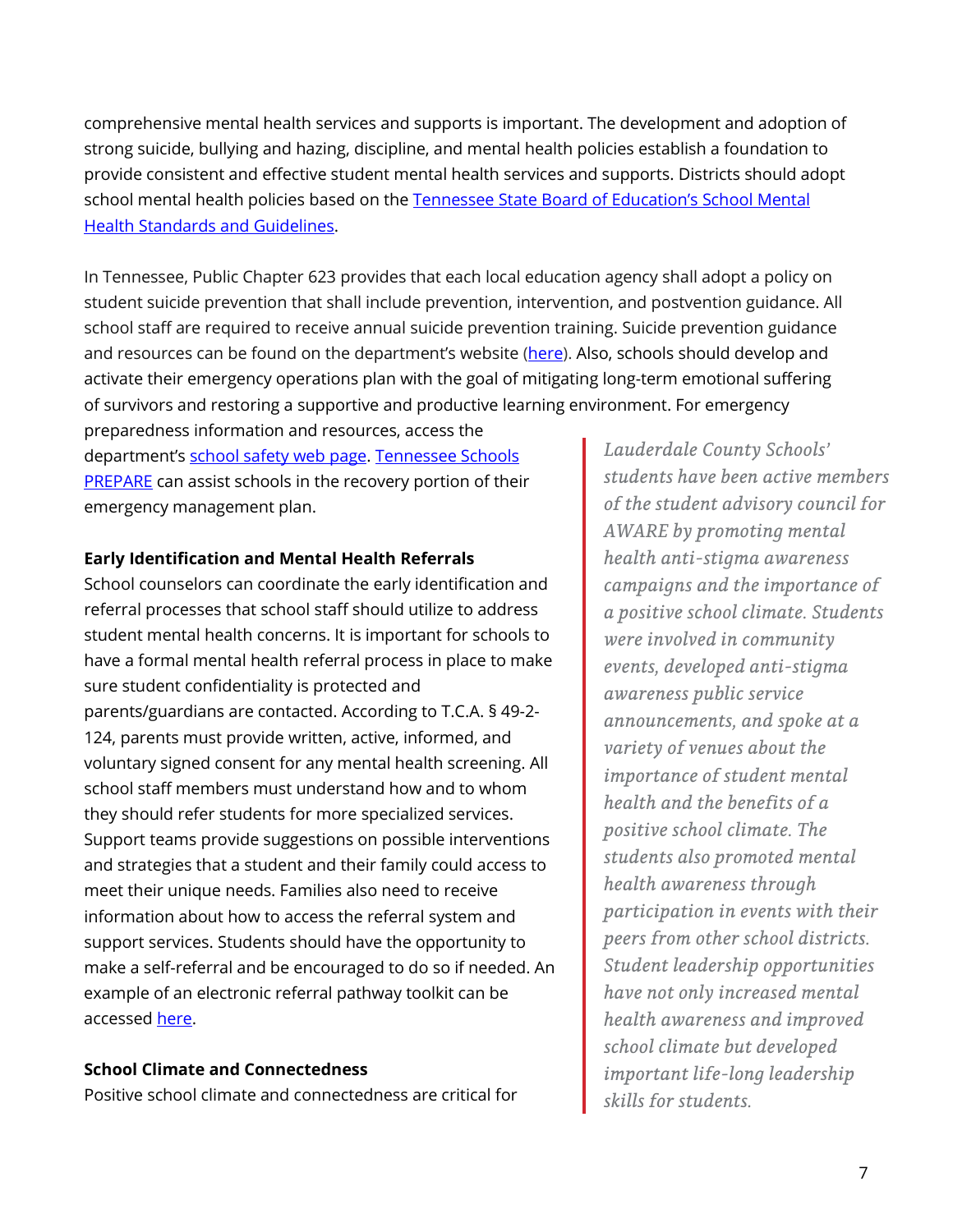students, staff, and families to feel valued as well as physically and emotionally safe. Universal strategies for building a strong, positive school climate that fosters student connection include consistent schoolwide behavior expectations, student leadership opportunities, a positive behavior acknowledgement system, and a schoolwide discipline policy utilizing restorative practices.

Strategies to develop a school climate that supports postsecondary readiness can be found on the department's website [\(here\)](https://www.tn.gov/content/dam/tn/education/ccte/ccte_sr_a_path_of_choice.pdf). General school climate resources are located on the department's [school](https://www.tn.gov/education/health-and-safety/school-climate.html)  [climate web page.](https://www.tn.gov/education/health-and-safety/school-climate.html)

- *Student Leadership Opportunities* Engaging students in leadership development opportunities is an excellent strategy to improve school climate and connectedness. Some examples of student leadership opportunities to address mental health include: creating student mental health advisory committees to develop mental health anti-stigma campaigns, encouraging students to participate in the department's [school climate survey,](https://www.tn.gov/education/health-and-safety/school-climate.html) using the school climate survey results to make changes in school climate, and providing students opportunities to be involved in extra-curricular activities (e.g., student council, athletics, performing arts, STEM, etc.).
- *Trauma-Informed Practices*

Many students experience the impact of family or community violence, or what experts call adverse childhood experiences (ACEs). ACEs are toxic to brain development and—left unaddressed—make it more difficult for a child to succeed in school, live a healthy life, and contribute to the community. Schools play an important role in addressing ACEs and preventing the development of additional cognitive and emotional challenges among students.

*Understanding the impact of ACEs in the lives of children in the community has been the driving force behind Fall-Hamilton Elementary School's (Metro Nashville Public Schools) focus in becoming trauma-informed. Faculty and staff participated in monthly after-school professional learning communities supported by the district, experts in the field, and community partners focusing not only on the problem of trauma in the lives of children, but also solutions to mitigate these effects. Faculty and staff were provided professional development on a variety of topics including: implementation of classroom peace corners, de-escalation strategies, preventing problem behaviors through empathy and compassion, and teacher self-care.* 

*These trauma-informed approaches have made a big impact on students. Behavior referrals dropped from 200 in the 2015-16 school year to 48 in 2016-17; and comparative data to the Achievement Network benchmark assessment, students out-performed the network of over 300 schools in all four areas in literacy and performed at or above the network in 4 out of 5 categories in mathematics.*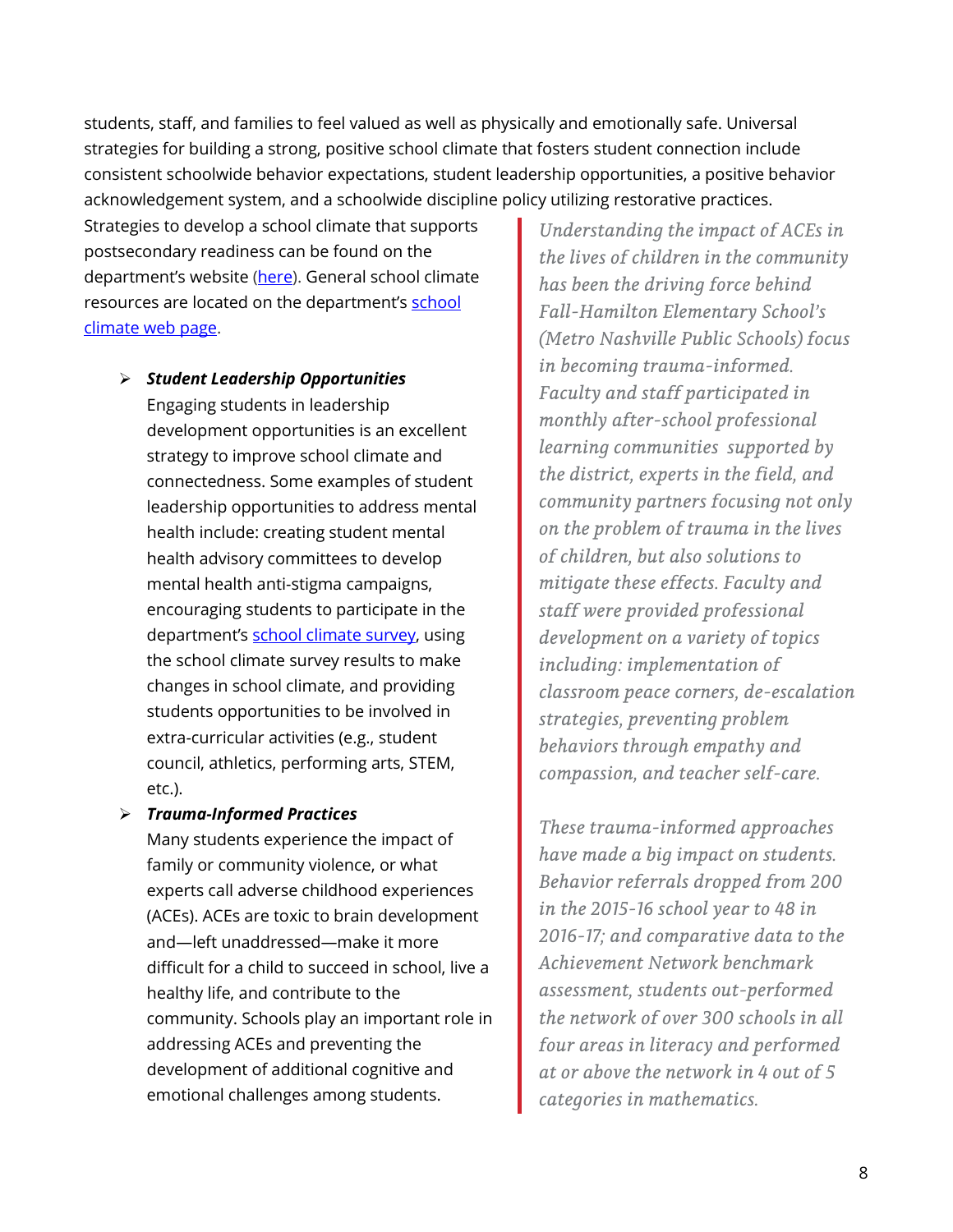Trauma-informed practices help educators understand the reasons behind students' behavior and are based upon students having positive relationships with adults. The department provides training on ACEs and trauma-informed practices. Information regarding the training, *Building Strong Brains: Strategies for Educators*, can be found [here.](https://www.tn.gov/education/health-and-safety/safe-schools-training.html)

#### *Restorative Practices*

Restorative practices are based on the premise that individuals and/or groups in conflict benefit from working together to find resolutions and repair the damage caused to their relationship. A trauma-informed response, restorative practices focus on the relationship between the perpetrator of the crime (i.e., incident requiring disciplinary response) and members of the school community, including victims, bystanders, and their families. More information regarding restorative practices can be found on the [International Institute for](https://www.iirp.edu/what-we-do/defining-restorative/)  [Restorative Practices website.](https://www.iirp.edu/what-we-do/defining-restorative/)

#### **Social and Personal Competence (SPC)**

Social and personal competence (SPC) is an important component of supporting student mental health, behavior, and academics. SPC is necessary for children and adults to manage emotions, establish and achieve positive goals, develop and maintain positive relationships, and make responsible decisions. Universal strategies that promote SPC include class meetings, cooperative learning groups, and student focus groups. Additionally, offering character education in schools (see T.C.A. § 49-6-1007(a)) can support students in developing positive values and complement the promotion of social and personal competence. Additional information on SPC can be found on the department's website [\(here\)](https://www.tn.gov/education/health-and-safety/school-climate/social-and-personal-competencies.html).

#### **Health and Wellness**

Often, students and adults are not aware of the signs, symptoms, and impact mental illnesses can have on an individual's ability to successfully navigate typical life expectations and demands. Utilizing mental health education curricula as part of a robust comprehensive health education program provides students with a basic understanding of mental health wellness concepts. With explicit teaching, students and adults can learn to recognize signs and symptoms that someone is in trouble and know how to support a student to seek the help he/she needs. School counselors provide training, education, and consultation with faculty and staff regarding student behavior and mental wellness. One of the most effective adult mental health awareness/suicide prevention training best practices i[s Youth Mental Health First Aid.](https://www.tn.gov/education/health-and-safety/safe-schools-training.html) The department's health education standards can be accessed [here.](https://www.tn.gov/education/instruction/academic-standards/health-pe-wellness-standards.html)

### <span id="page-8-0"></span>*Tier II: Intervening Early to Address Mental Health Risks for SOME Students*

Some students will require supplemental services beyond Tier I supports. Tier II supports include interventions that are systematic and evidence-based for students who are at risk due to behavioral and/or mental health concerns. Intervention is provided in addition to Tier I supports. The effective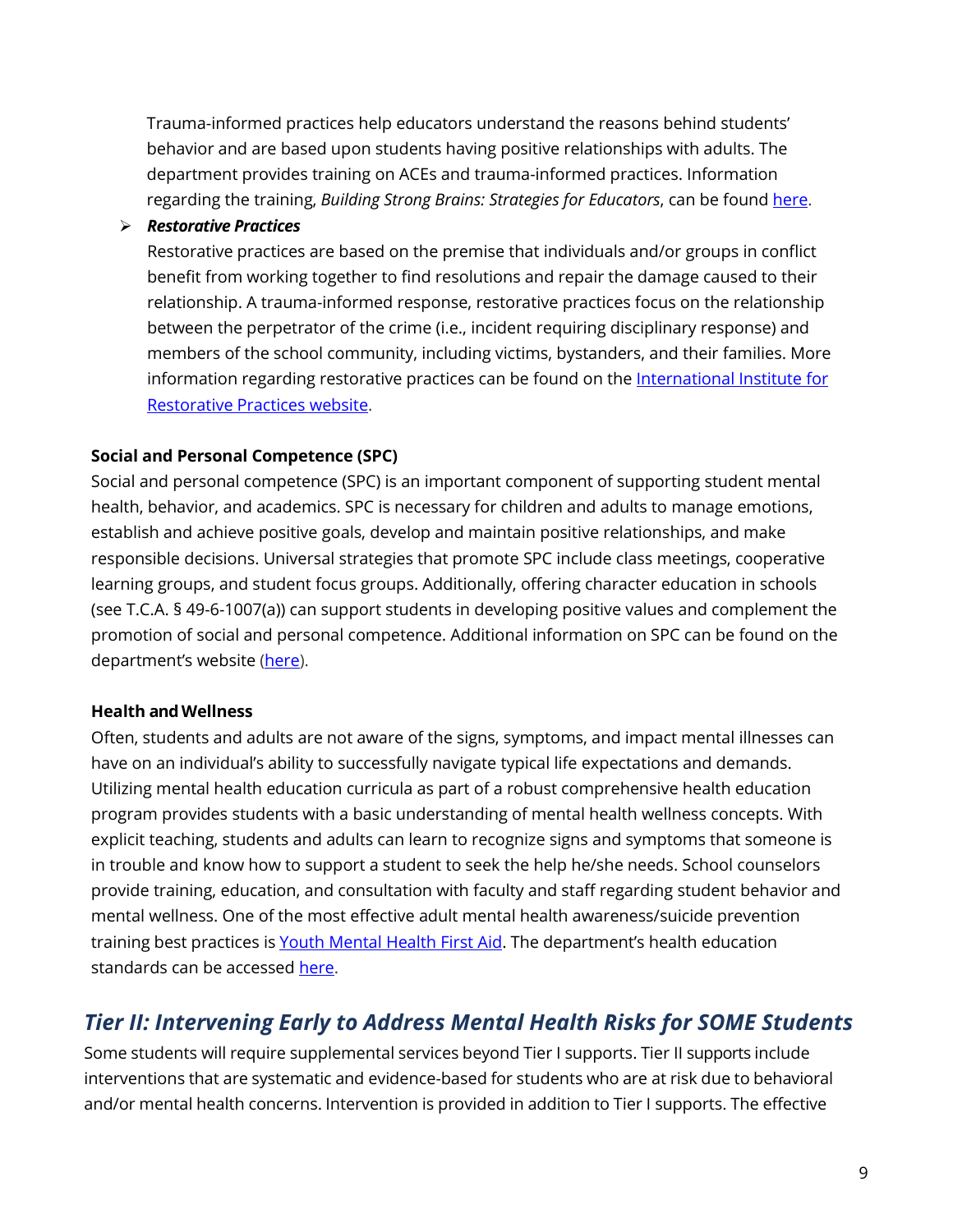components to use to intervene early to address mental health risks for some students include the following:

#### **Mental Health Interventions and Progress Monitoring**

The Tennessee State Board of Education approved the [Comprehensive School Counseling Model of](https://www.tn.gov/education/student-support/school-counseling.html)  [Practice and Student Standards](https://www.tn.gov/education/student-support/school-counseling.html) in April 2017. This comprehensive framework and standards describe the day-to-day activities of all professional school counselors working with students from kindergarten to 12th grade. The new model states that school counselors will spend 80 percent of their time providing direct services to students, which includes prevention and intervention programs/curricula as well as student planning, responsive services, and student support services such as referrals to school and community resources.

According to Tennessee's Comprehensive School Counseling Policy, a school counselor may refer or help facilitate a referral of a parent or legal guardian's student to a counselor or therapist for mental health assessments or services. If a school counselor refers a student to a counselor or other mental health provider, neither the school district nor the school counselor shall bear the cost of such services provided to the student (T.C.A. § 49-6-303). School counselors are not licensed to provide therapy; however, licensed professional counselors, licensed clinical social workers, licensed psychologists, or licensed psychiatrists can provide school-based therapy services. If a student has TennCare insurance, the student can also be seen by a master's-level prepared therapist working under the supervision of a licensed mental health provider. It is important that school personnel use various types of data such as student academic information, office discipline referrals, attendance, student observation, and intervention data to assess student progress.

Another example of a progress monitoring strategy is [Check In Check Out,](http://www.pbisworld.com/tier-2/check-in-check-out-cico/) a class-wide teacher consultation model for increasing teacher capacity and decreasing disruptive behavior.

#### **Effective Individual and Small Group Counseling**

Effective individual and group counseling interventions can provide students with the support and skills needed to remain in school and benefit from their academic instruction. Schools offer individual and small group counseling and/or individual interventions by school-employed mental health providers such as school counselors, school psychologists, and school social workers. These interventions help build students' capacity to manage their mental health challenges. Frequently, school and community mental health professionals collaborate together to strategically plan how students will receive interventions during the school day. An extensive list of evidence-based programs can be found in the **School Mental Health Tools and Resources** section of this guide.

### <span id="page-9-0"></span>*Tier III: Providing Intensive Individualized Interventions for a FEW Students*

Tier III interventions address the needs of a small percentage of students who either have significant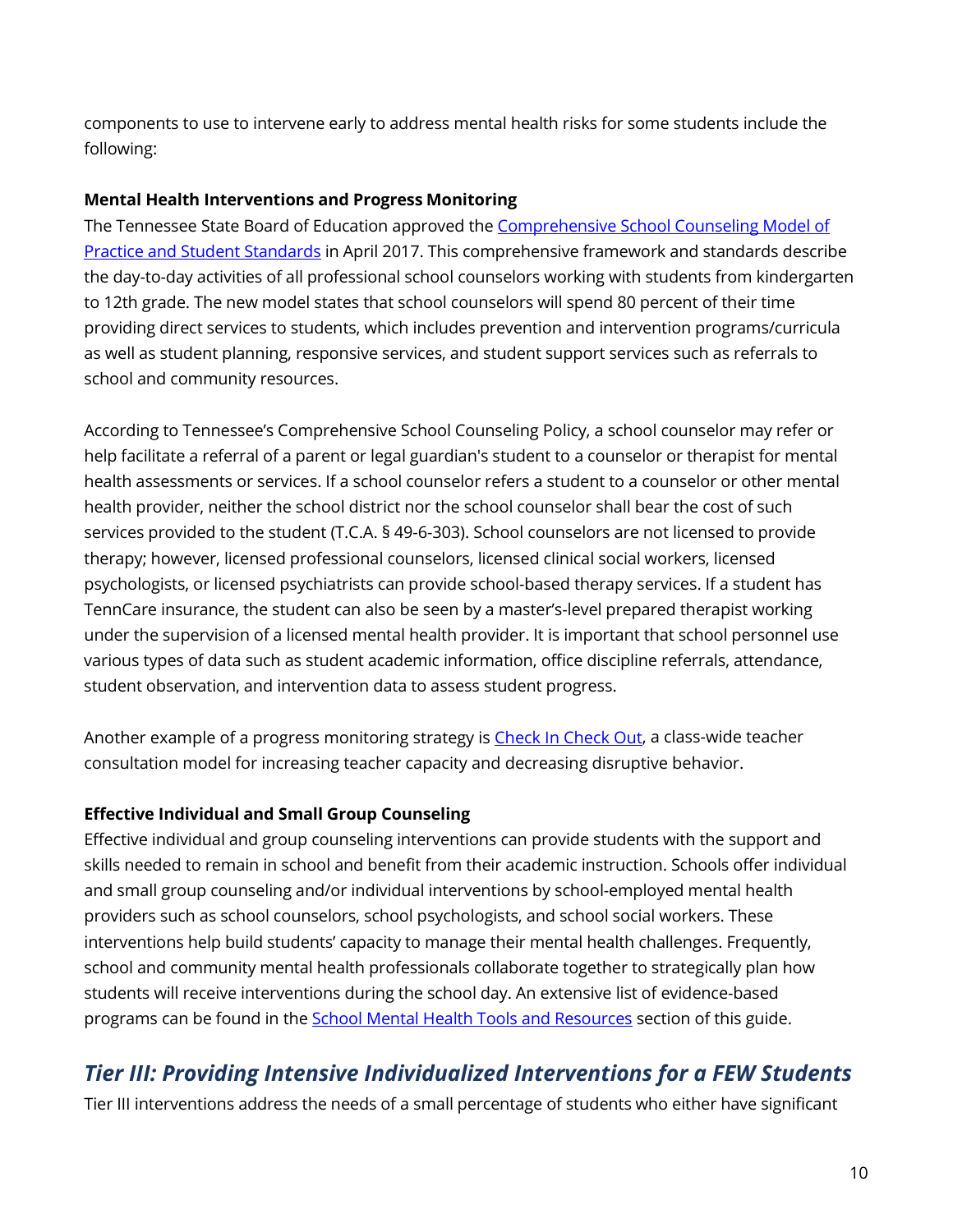mental health needs, as identified through data, or who have received Tier II interventions but are not making sufficient progress or are increasing in need. These students' challenges are at a level of intensity greater than those in Tier II and leave students at risk of academic failure, postsecondary enrollment and completion, and/or significant social and personal consequences. Some examples include students who are suicidal, whose behavior poses a significant risk to their peers and/or school staff, or who are struggling to attend school at all due to extreme anxiety or depression. Providing effective intensive individualized interventions for a few students should include the following components:

#### **Community-based Mental Health Services**

Depending on how a school district chooses to structure the delivery of Tier III services, some students may receive support at the Tier I and Tier II levels by school staff and then be referred for Tier III services to a community mental health provider. In this model, school staff map available community-based resources and explore collaborative partnerships. To find mental health services and resources in your community, use the [SAMHSA mental health services locator](https://www.findtreatment.samhsa.gov/) or th[e TDMHSAS](https://www.tn.gov/behavioral-health/research/tdmhsas-fast-facts-test-3/fast-facts--tdmhsas-licensed-sites.html)  [licensed mental health and substance abuse provider services](https://www.tn.gov/behavioral-health/research/tdmhsas-fast-facts-test-3/fast-facts--tdmhsas-licensed-sites.html)  [locator.](https://www.tn.gov/behavioral-health/research/tdmhsas-fast-facts-test-3/fast-facts--tdmhsas-licensed-sites.html)

#### **Transition and Re-entry Planning**

Special planning should be provided to support students when they transition from one school level to another (e.g., elementary to middle or middle to high school), when they change schools within the district, when they move from a traditional school to an alternative school and back again within the same school district, and/or prior to graduation to ensure a successful transition to postsecondary placements. Also, community treatment facilities should communicate with the school (with parental consent) to establish a transition plan to support students returning from hospitalization or residential treatment.

#### **School Mental Health Consultation/Therapy/Wraparound Services**

Some school districts provide school-based Tier III services through partnerships developed with community mental health *Cherokee Health Systems (CHS), a non-profit federally qualified health care organization, partners with Anderson County Schools to effectively implement school-based mental health therapy services. CHS welcomes underserved, underinsured, and uninsured individuals and turns no one away due to inability to pay. Partnering with CHS has improved visibility and accessibility of treatment services, decreased stigmatization of mental health care, and increased ability to evaluate and treat seemingly unreachable students. Furthermore, schoolbased therapy improved connections between families and the school community, decreased academic interruptions, permitted school-specific difficulties to be addressed in a timely manner, minimized disruption to parent work schedules, and provided additional support for teachers, school counselors, and administrators.*

providers or through school-dedicated staff. In this model, schools provide opportunities throughout the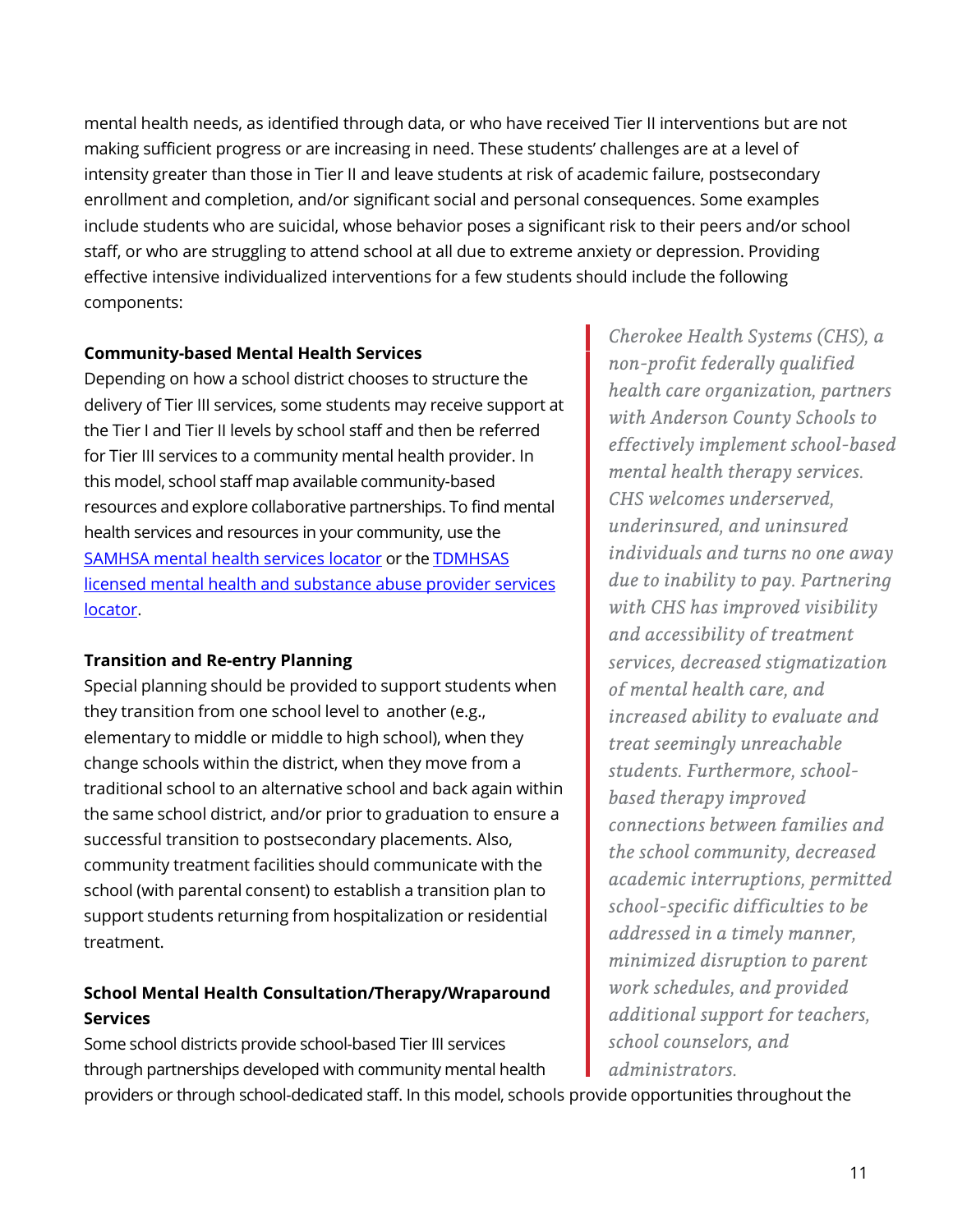day for students to receive school-based therapy from a licensed provider after securing parent/guardian consent. Schools are encouraged to coordinate efforts between multiple child-serving agencies by using a wraparound or team-based approach (e.g., [System of Care Initiative\)](https://www.tn.gov/behavioral-health/mental-health-services/mental-health-services-for-children-and-youth/system-of-care-initiative.html) to provide intensive case management services. Mental health staff who are providing Tier III services are licensed and have the skills and knowledge to provide effective wraparound supports.

Also, schools can choose to allow public or private mental health clinics to co-locate a satellite clinic within a school and provide direct mental health services to students utilizing a clinic-employed mental health provider who bills families for services through Medicaid, private insurance, or self-pay. The remaining continuum of mental health services, particularly at the Tier I and Tier II levels, may be provided by school-employed mental health providers as part of the district service delivery model. The [Comprehensive School Counseling Policy](https://www.tn.gov/education/student-support/school-counseling.html) outlines Tier I and Tier II specific services and supports school counselors provide to students. Also, schools find ways to promote equal access to co-located clinic services to allow for collaboration and coordination of services by the clinic provider, school personnel, and families.

Another wraparound service some school districts utilize is the system of care model implemented through a Tennessee Department of Mental Health and Substance Abuse Services federal grant. The [System of Care Across](http://socacrosstn.org/)  [Tennessee](http://socacrosstn.org/) model is an organizational philosophy and framework that involves collaboration across agencies, families, and youth for the purpose of improving services and access to care. System of Care Across Tennessee is focused on expanding the array of coordinated communitybased, culturally and linguistically competent services and supports for children and youth with a serious emotional disturbance and their families.

*Johnson City Schools established school-based clinics in each of their schools with therapists and case managers to support school counselors. Funded originally by a federal grant, the district was able to sustain all services due to the program's overwhelming success through a blend of public and private funding. Community partners (Frontier Health, Johnson City Police Department, Johnson City Juvenile Court, and Johnson City Schools) increased their funding, and TennCare services reimbursements helped provide additional financial sustainability. The development and maintenance of strong partnerships, strategic planning, and successful modeling all contributed to sustaining these crucial mental health services.*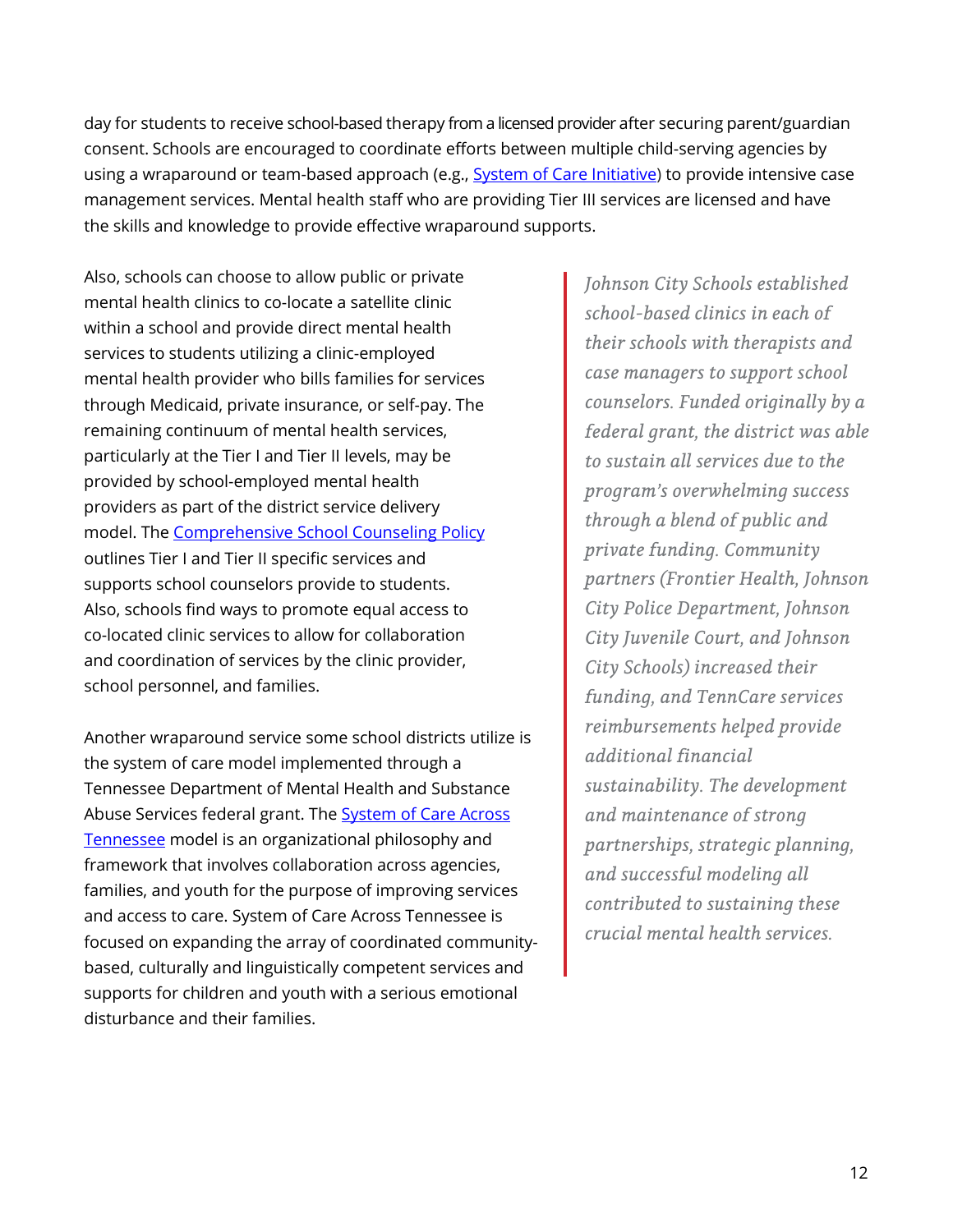## <span id="page-12-0"></span>**How to Get Started in Your School District**

### <span id="page-12-1"></span>*Implementation Steps*

The critical steps to support full implementation of a comprehensive school mental health approach include:

- 1. Identify local champions and secure strong school district administrative support for this work. Secure support from additional stakeholders including school-level staff, school board members, community agencies, and families. Connect other school district leaders with school administrators to share benefits experienced through implementing a comprehensive school mental health approach. Use district data to make the case for additional school mental health supports. Resources: [The Connection between Mental Health and Academics,](https://knowledge.samhsa.gov/resources/mental-health-academic-achievement) [Tennessee Children's Mental Health Data Brief,](https://www.tn.gov/education/health-and-safety/tennessee-aware.html) [TN Youth Risk Behavior Survey Data](https://www.tn.gov/education/health-and-safety/coordinated-school-health/csh-reports-data.html)
- 2. Identify a school district team to champion the comprehensive school mental health work using a multi-tiered system of supports. Suggested team members include school counselors, school psychologists, school social workers, school nurses, coordinated school health directors, school safety directors, administrators, teachers, parents, and students.
- 3. Partner with parents and students throughout the development, implementation, and monitoring process. Resource: [Youth and Adult Partnership Resources](https://gallery.mailchimp.com/b28b453ee164f9a2e2b5057e1/files/9d752396-6b65-4a4f-ab89-122f101e311b/Youth_and_Adult_Partnership.01.pdf)
- 4. Collaborate with community agencies serving youth, especially youth involved in multiple systems. Resource: [TDMHSAS System of Care Across Tennessee](https://www.tn.gov/behavioral-health/mental-health-services/mental-health-services-for-children-and-youth/system-of-care-initiative.html)
- 5. Develop a vision and mission statement to support the implementation of comprehensive mental health services and supports. Resource: [Sample vision and mission statements](https://gallery.mailchimp.com/b28b453ee164f9a2e2b5057e1/files/7b86940a-d81b-413f-8559-1255cc23df17/Vision_and_Mission_Examples.01.pdf)
- 6. Conduct an environmental scan to determine what is currently being provided in schools and identify potential community mental health resources. Resource: School Mental Health Needs [Assessment](https://gallery.mailchimp.com/b28b453ee164f9a2e2b5057e1/files/42074548-51c9-441a-a832-0b340b10678a/TN_School_Mental_Health_Needs_Assessment.02.pdf)
- 7. Develop an implementation plan with realistic time frames. System change takes time. It is important to focus on current school/district strengths and then prioritize goals. The plan should identify the students to be served, objectives, delivery methods, timeline, anticipated outcomes, and strategies for integration into the school/district improvement plan. The plan should also identify those persons responsible for implementation and necessary resources. Resource: [School Mental Health Needs Assessment Planning Template](https://gallery.mailchimp.com/b28b453ee164f9a2e2b5057e1/files/f4b6c10e-a666-4198-9b1f-d62901f7167b/School_Mental_Health_Needs_Assessment_Planning_Template.01.pdf)
- 8. Identify and address any student mental health service inequities/disparities. Resource: [Reducing Mental Health Disparities](https://gallery.mailchimp.com/b28b453ee164f9a2e2b5057e1/files/9832606f-4e8a-4032-af3d-3062abbeb88d/Reducing_Mental_Health_Disparities.02.pdf)
- 9. Provide mental health awareness learning opportunities to community members/leaders, school staff, parents, and students. Resources: [Youth Mental Health First Aid Training for](https://www.tn.gov/education/health-and-safety/tennessee-aware.html)  [Adults,](https://www.tn.gov/education/health-and-safety/tennessee-aware.html) [TDOE Health Education Standards,](https://www.tn.gov/education/instruction/academic-standards/health-pe-wellness-standards.html) [Mental Health 101,](https://www.mhaet.com/what-we-do/mental-health-101/) [I.C. Hope,](http://www.mhamt.org/i-c-hope-erasing-the-stigma/) [NAMI Ending the](https://www.nami.org/Find-Support/NAMI-Programs/NAMI-Ending-the-Silence)  **[Silence](https://www.nami.org/Find-Support/NAMI-Programs/NAMI-Ending-the-Silence)**
- 10. Identify alternatives to exclusionary discipline. Resources: International Institute for [Restorative Practices,](https://www.iirp.edu/what-we-do/defining-restorative/) [Tennessee Behavior Supports Project](http://tennesseebsp.org/about-us/what-is-rti2-b/)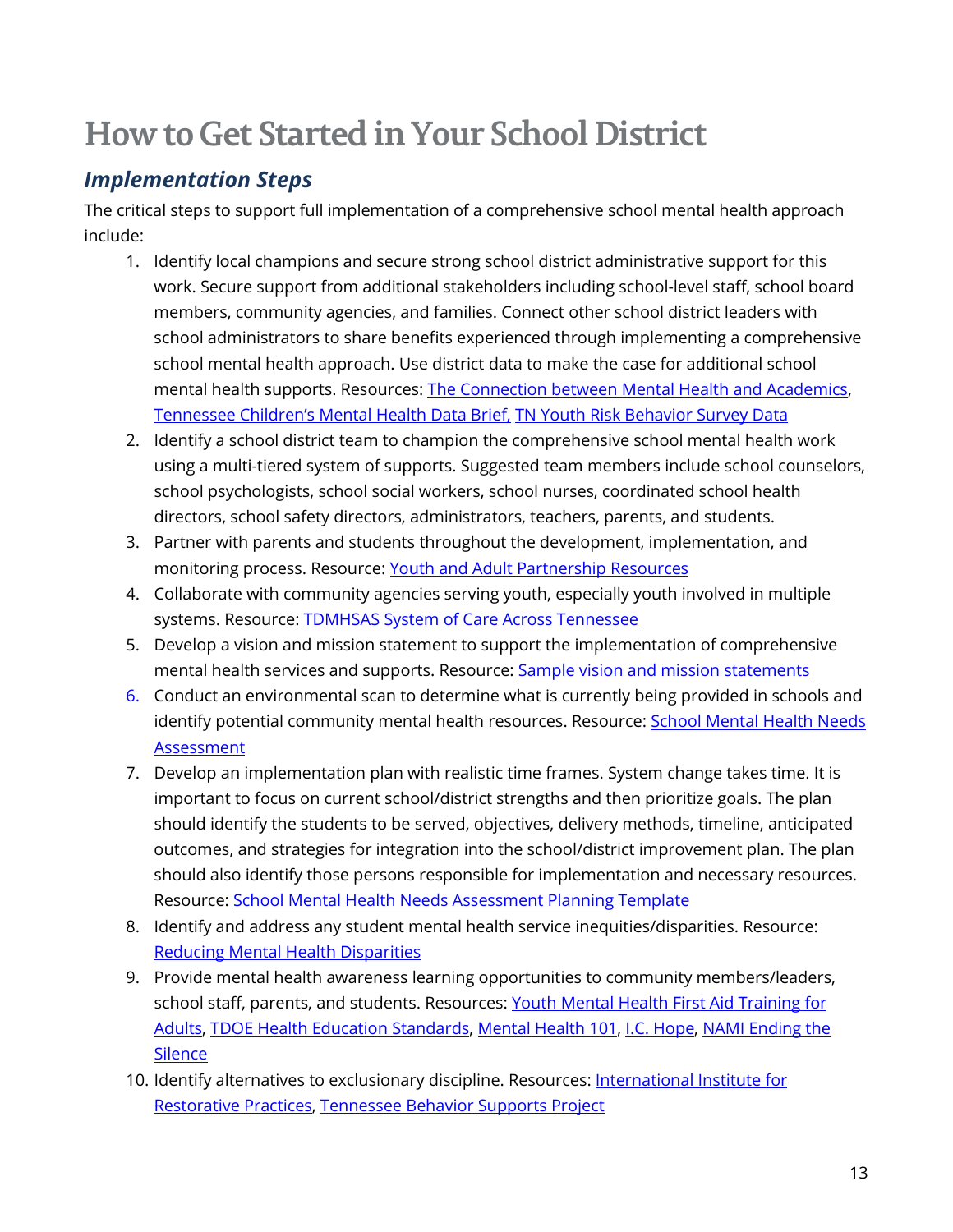- 11. Promote positive school climate practices. Resources: [Department's school climate web page](https://www.tn.gov/education/health-and-safety/school-climate.html)
- 12. Provide resiliency supports to enhance wellness among students and staff. Resources: [ACEs-](https://www.tn.gov/tccy/ace/tccy-ace-building-strong-brains.html)[Building Strong Brains Tennessee](https://www.tn.gov/tccy/ace/tccy-ace-building-strong-brains.html)
- 13. Establish methods and determine resources for continuous assessment, evaluation, and quality improvement. Resources[: School Mental Health Needs Assessment,](https://gallery.mailchimp.com/b28b453ee164f9a2e2b5057e1/files/09ea5b04-071d-4677-9a27-60dfec57ada9/TN_School_Mental_Health_Needs_Assessment.01.pdf) [School Mental](https://knowledge.samhsa.gov/resources/school-mental-health-referral-pathways-toolkit)  [Health Referral Pathways](https://knowledge.samhsa.gov/resources/school-mental-health-referral-pathways-toolkit) Toolkit, Continuous Quality Improvement (CQI) Measurement Tools (i.e., [Sample Student Support Services Feedback Survey Student](https://gallery.mailchimp.com/b28b453ee164f9a2e2b5057e1/files/9318d6a8-8b80-4d43-b080-9e7046dd2cb2/Sample_Student_Support_Services_Student_Feedback_Survey.01.pdf) an[d Parent](https://gallery.mailchimp.com/b28b453ee164f9a2e2b5057e1/files/a26ee6fd-f930-4e0e-a7f8-64c29e65f91d/Sample_Student_Support_Services_Parent_Feedback_Survey.01.pdf) versions and [School-based Mental Health Partnership Performance Rating Tool\)](https://gallery.mailchimp.com/b28b453ee164f9a2e2b5057e1/files/6025e9e4-cd0a-4a6e-9541-9859a6b0b75e/School_based_Mental_Health_Partnership_Performance_Rating_Tool.01.pdf)

### <span id="page-13-0"></span>*Potential Funding Resources to Support School Mental Health*

There are numerous avenues to pursue when funding a comprehensive school mental health program. Depending on the type of school, mental health services or resources the school district wants to provide will determine which source of funding should be pursued. Sometimes multiple funding sources can be braided to provide needed support for a particular service or resource. Federal law authorizes districts to coordinate spending from different grant programs provided the activities are permitted under the grant program and the district or school maintains documentation on how federal funds are spent. Potential funding resources are listed below and are categorized by local, state or federal funding streams.

#### **Local**

Within your local community, the following types of organizations may be receptive to supporting some aspect of school mental health services provision.

- $\triangleright$  Civic and business groups such as Eastern Star, Elks Club, Junior Auxiliary, Kiwanis, Lions Club, Rotary, The Veterans of Foreign Wars of the U.S. (VFW), American Legion, and Chambers of Commerce
- $\triangleright$  Community mental health organizations
- $\triangleright$  Non-profit child-serving organizations (e.g., YMCA, Drug Prevention Coalition, etc.)
- $\triangleright$  Private giving
- $\triangleright$  Family health insurance (e.g., private and public, TennCare)

As part of the Tennessee AWARE grant, the three pilot school districts were able to partner with community-based behavioral health providers to use TennCare and private third party insurance billings to provide school-based therapy services for students. Costs to school districts were minimal for providing this valuable support for their students.

#### **State**

Several state-funded programs and federal flow-through programs fund school mental health services and supports for students and sometimes staff.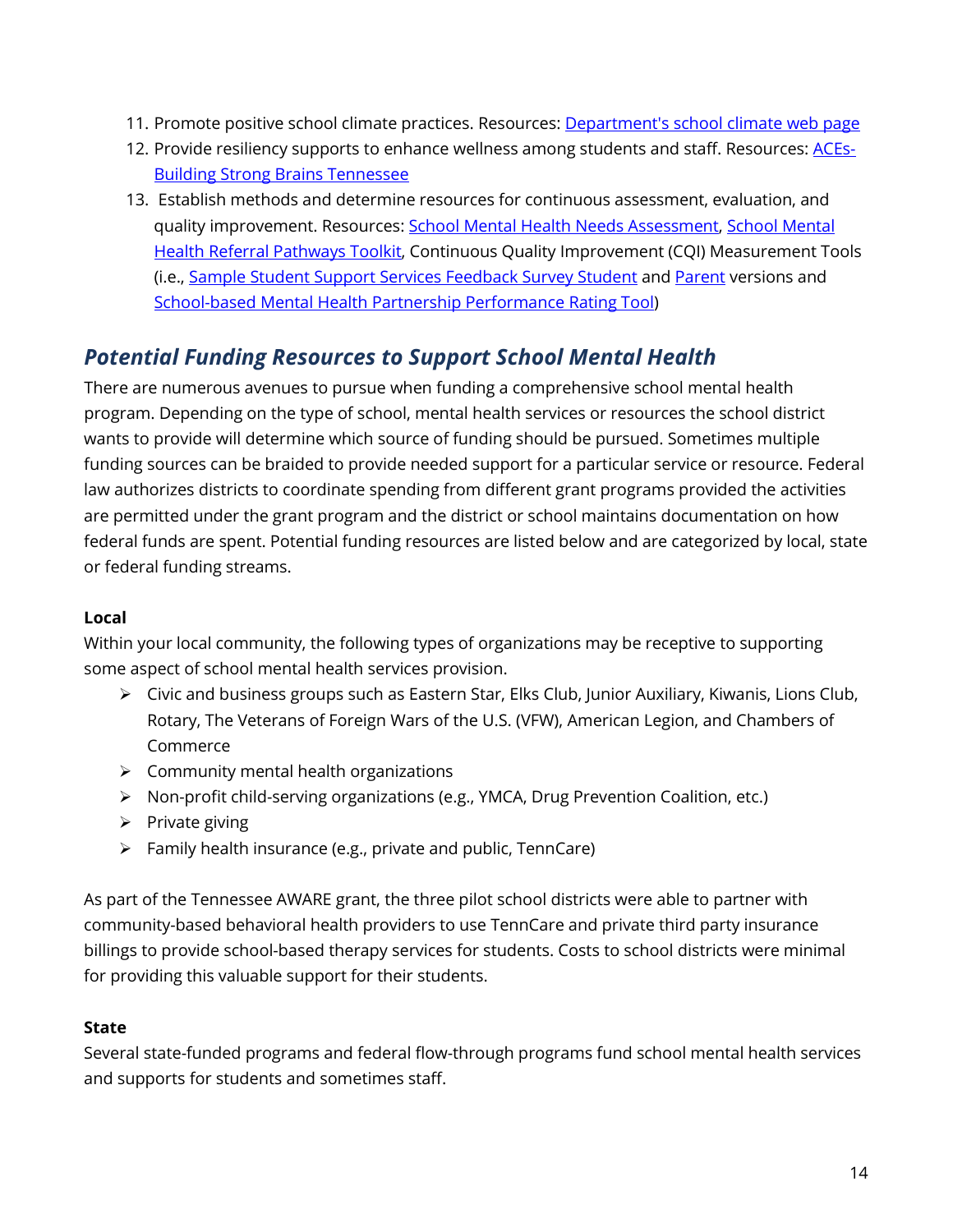- $\triangleright$  State Basic Education Program (BEP) funding can be used to hire school counselors and school psychologists.
- $\triangleright$  Department [school safety grants](https://www.tn.gov/content/tn/education/health-and-safety/school-safety/safe-schools-act.html) can be used to fund school behavioral health services and supports.
- $\triangleright$  Coordinated school health funds can be used to provide student and staff mental wellness supports and services.
- $\triangleright$  The Tennessee Department of Children's Services provides annual grants to addres[s ACEs.](https://www.tn.gov/dcs/program-areas/child-health/aces.html)
- $\triangleright$  The [TDMHSAS](https://www.tn.gov/content/tn/behavioral-health.html) has contracted programs to provide mental health services and supports to schools. (i.e., [Project Basic](https://www.tn.gov/behavioral-health/mental-health-services/mental-health-services-for-children-and-youth/programs---services/programs-and-services/basic--better-attitudes-and-skills-in-children.html) and [School Behavioral Health Liaison\)](https://www.tn.gov/behavioral-health/mental-health-services/mental-health-services-for-children-and-youth/programs---services/programs-and-services/school-based-mental-health-liaisons.html).

#### **Federal**

Grant opportunities to fund school mental health services and programs are periodically offered by the [U.S. Department of Education,](https://www2.ed.gov/fund/grants-apply.html?src=pn) [Substance Abuse Mental Health Services Administration \(SAMHSA\),](https://www.samhsa.gov/grants) and [Office of Juvenile Justice and Delinquency Prevention \(OJJDP\).](https://www.ojjdp.gov/funding/funding.html) 

The following federal funds flow through the department and can be accessed to support some aspects of school mental health:

- Every Student Succeeds Act (ESSA)
	- o ESSA programs with explicit authority for prevention-related activities
	- o Improving the Academic Achievement of the Disadvantaged, Title I, Part A
	- o Teacher and Principal Training and Recruiting Fund, Title II, Part A
	- o 21st Century Community Learning Centers, Title IV, Part B
	- o School Improvement Grants (SIG), Title I, Part A, Section 1003(g)
	- o Rural Education Initiative, Title VI, Part B, Subparts 1 and 2
	- o Safe and Drug-Free Schools and Communities Act, Title IV, Part A
	- o McKinney-Vento Homeless Education Assistance Improvements Act of 2001,
- $\triangleright$  Subtitle
	- o B of Title VII of the McKinney-Vento Homeless Assistance Act
	- o Promise Neighborhoods/Fund for the Improvement of Education, Title V,
- $\triangleright$  Part D
	- o Elementary and Secondary School Counseling Program, Title V, Part D
	- o Neglected, Delinquent and At Risk Youth, Title I, Part D
	- o ESSA Programs with Implicit Authority for Prevention-Related Activities
	- o Migrant Education Program, Title I, Part C
	- o Dropout Prevention Act, Title I, Part H
- $\triangleright$  Special Education IDEA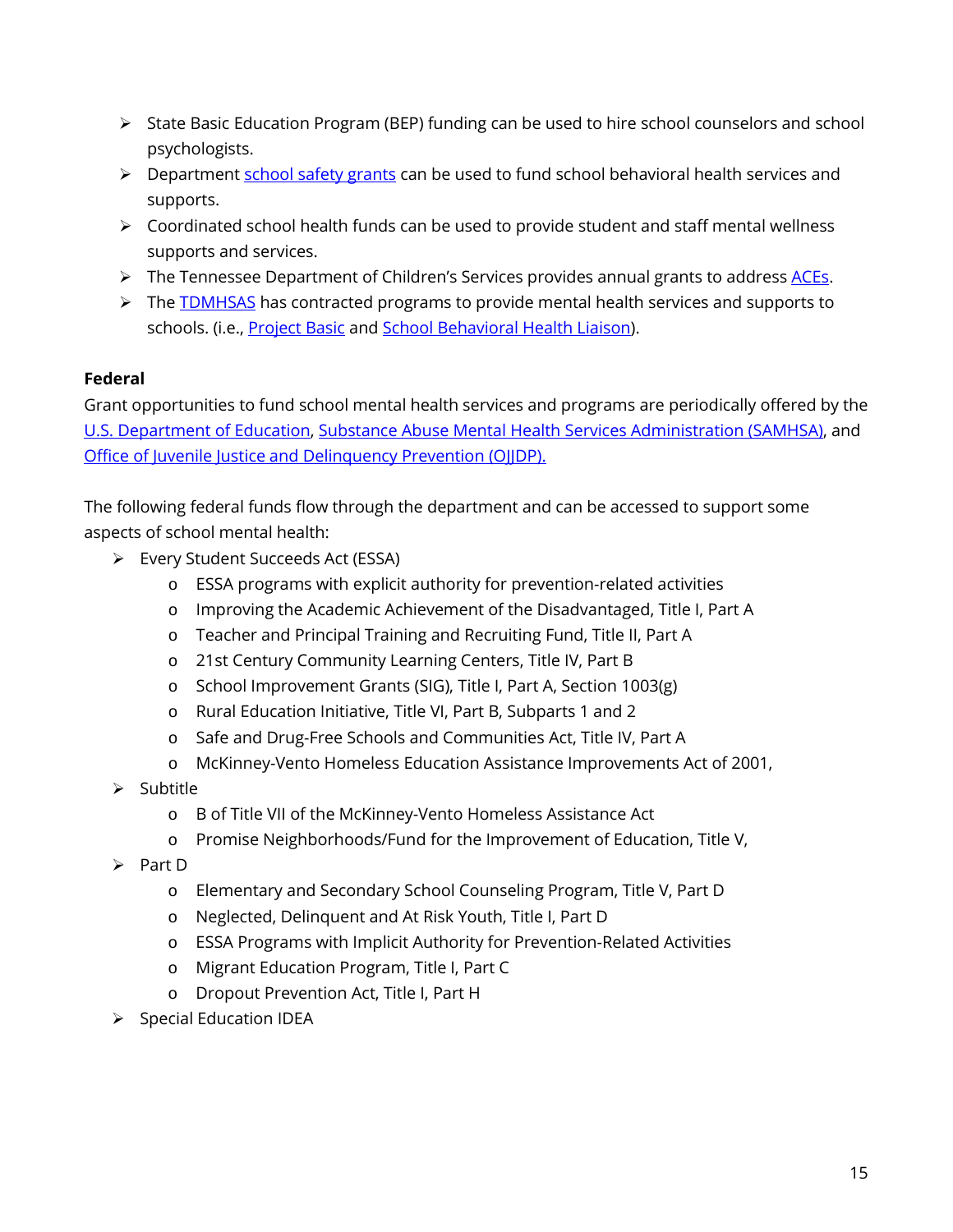### <span id="page-15-0"></span>*Tips for Working with Community Mental Health Providers in Schools*

Schools are encouraged to work with available community partners (e.g., youth serving agencies, social service agencies, behavioral health providers, hospitals, county boards, law enforcement, businesses, etc.) to address mental health issues in the community and at school. Memoranda of understanding (MOUs) assist both school districts and providers in outlining clear, accurate, and respectful relationships between partners. It is expected that no money changes hand with an MOU. When fees and payments are included in the partnership, a contract is required. Districts should seek their own legal consultation in formulating and finalizing an MOU or contract to meet their unique needs. The following questions can guide schools in developing documents designed to deepen collaboration:

- $\triangleright$  What are the goals of the collaboration between your school and the agency and expected outcomes?
- $\triangleright$  What training, if any, will you provide your partners (e.g., trauma-informed schools, facility emergency procedures, school procedures, social and personal learning)?
- $\triangleright$  How will providers communicate to schools (and vice versa) to assure youth have streamlined services and treatment planning? How will urgent mental health needs be addressed when the provider is off-site?
- $\triangleright$  Who will be the contact person at the school to arrange for the youth to be available for treatment? Transition back to class? Communicate absences and school functions to providers?
- $\triangleright$  Where will services be delivered to assure a warm and confidential environment for treatment?

## <span id="page-15-3"></span><span id="page-15-1"></span>**School Mental Health Tools and Resources**

To further assist school districts in achieving this goal, the department has developed tools and resources to successfully implement a comprehensive school mental health system.

#### **Professional Development Resources**

The department provides technical assistance to school districts to guide them in the development and implementation of a comprehensive plan for mental health services and supports for students. As part of the Tennessee AWARE grant, the department developed numerous school mental health tools and resources (see list below). To request technical assistance, contact the department's Office of Student [Support–Tennessee AWARE.](https://www.tn.gov/content/tn/education/health-and-safety/tennessee-aware.html)

### <span id="page-15-2"></span>*Implementation Tools*

The school mental health implementation tools listed below are available on the department's [Tennessee AWARE web page.](https://www.tn.gov/content/tn/education/health-and-safety/tennessee-aware.html) These tools support the building of an infrastructure to effectively assess, plan, implement, and monitor the delivery of a comprehensive school mental health system.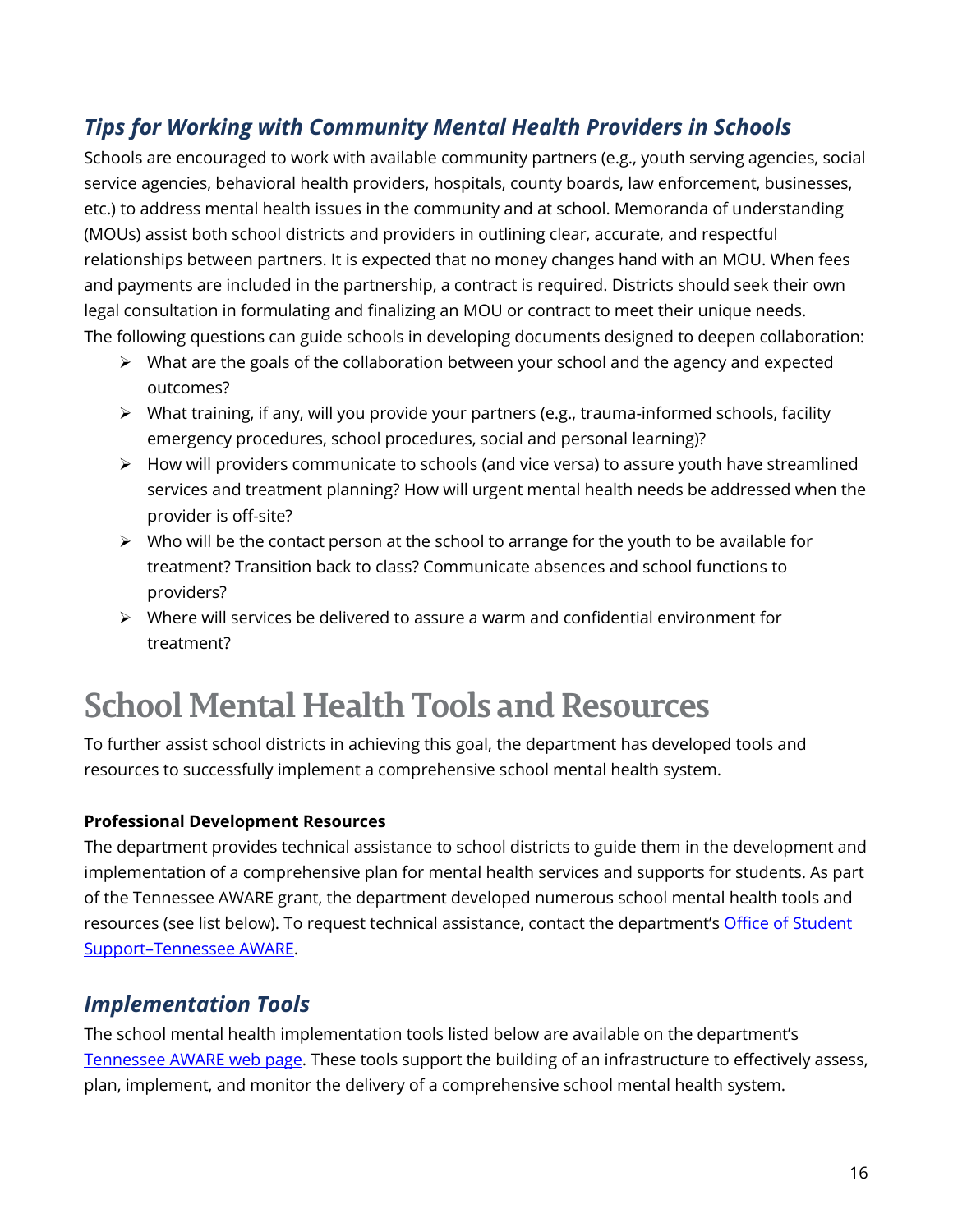#### **School Mental Health Infrastructure**

- [School Mental Health Needs Assessment](https://gallery.mailchimp.com/b28b453ee164f9a2e2b5057e1/files/09ea5b04-071d-4677-9a27-60dfec57ada9/TN_School_Mental_Health_Needs_Assessment.01.pdf) and [Planning Template](https://gallery.mailchimp.com/b28b453ee164f9a2e2b5057e1/files/f4b6c10e-a666-4198-9b1f-d62901f7167b/School_Mental_Health_Needs_Assessment_Planning_Template.01.pdf)
- $\triangleright$  Student Behavioral Health Referral Pathway Tools
	- o Request for Student Mental or Behavioral Health Services
	- o School Response to a Request for Services
	- o Linkage to Behavioral Health Services Form
	- o Provider Response Form
- $\triangleright$  COI Measurement Tools
	- o [School District Parent Feedback Survey](https://gallery.mailchimp.com/b28b453ee164f9a2e2b5057e1/files/a26ee6fd-f930-4e0e-a7f8-64c29e65f91d/Sample_Student_Support_Services_Parent_Feedback_Survey.01.pdf) (feedback regarding their child's school-based therapy service quality)
	- o [School District Youth Feedback Survey](https://gallery.mailchimp.com/b28b453ee164f9a2e2b5057e1/files/9318d6a8-8b80-4d43-b080-9e7046dd2cb2/Sample_Student_Support_Services_Student_Feedback_Survey.01.pdf) (feedback regarding the youth's school-based therapy service quality)
	- o [School-based Mental Health Partnership Performance Rating Tool](https://gallery.mailchimp.com/b28b453ee164f9a2e2b5057e1/files/6025e9e4-cd0a-4a6e-9541-9859a6b0b75e/School_based_Mental_Health_Partnership_Performance_Rating_Tool.01.pdf)

#### <span id="page-16-0"></span>*Implementation Resources*

Additional school mental health resources are listed below and can be used to establish, expand, and/or sustain services and supports.

#### **Making the Case for School Mental Health**

- > [The Connection between Mental Health and Academics](https://knowledge.samhsa.gov/resources/mental-health-academic-achievement)
- **Fennessee Children's Mental Health Data Brief**
- [Sample Vision and Mission Statements for School Mental Health](https://gallery.mailchimp.com/b28b453ee164f9a2e2b5057e1/files/7b86940a-d81b-413f-8559-1255cc23df17/Vision_and_Mission_Examples.01.pdf)

#### **Funding School Mental Health Services**

- [ESSA Implementation Resources \(coordinated spending guide\)](https://www.tn.gov/education/essa/essa-implementation-resources.html)
- > Tennesse[e ESSA](https://www.tn.gov/education/essa.html) Plan
- What are [some strategies to sustain school mental health programs?](http://r20.rs6.net/tn.jsp?f=001d4IMAQM6g0GSBDUj1_WPyotnFZnqc2dqoOrAE-9bkw6ik0yBtGPul84zCX_1VGxEzg-bfZbeWxxAW9Rubb1d932YgkP19WqvJdliRlJX98z2haIUruXfPRaQz-G9XgsWreCfPaYd5hF2lfm3Q9XpsrTBr1Q2Busnk-gMmuY1LkoZg9W98IT5xXWypxXz71N2bPmRG6dmp71qDeiMCzJW98764R45Vxlb-1uExnAgW_bIHUrH2NjK2BdwblQdFIUtK2f_KQl4L8KXRzPjVgMk85bgZlPbxM4qUBsQ8_6dRaMOs_kg8Wgw5w==&c=bpJSEkoQoaNg0LHT3y3HIdL_uKhQTRr4HK9UJIKOkNBliVw5IRVLqg==&ch=gyVFtgC0S2NCd6iJ9tDK90ogsv636v4ozhAlieEgSoGdMCPVSLlyhQ==)

#### **Reducing Mental Health Disparities**

**► Resources for Reducing Mental Health Disparities** 

#### **Partnering with Students and Parents/Guardians**

**► [Youth and Adult Partnership Resources](https://gallery.mailchimp.com/b28b453ee164f9a2e2b5057e1/files/9d752396-6b65-4a4f-ab89-122f101e311b/Youth_and_Adult_Partnership.01.pdf)** 

#### **Tier I, II, and III Resources**

The resources listed below are organized by tiers to correspond to the multi-tiered system of supports. These resources were collected from a variety of state and national sources including the National [Registry of Evidence-based Programs.](https://www.healthdata.gov/dataset/national-registry-evidence-based-programs-and-practices-nrepp)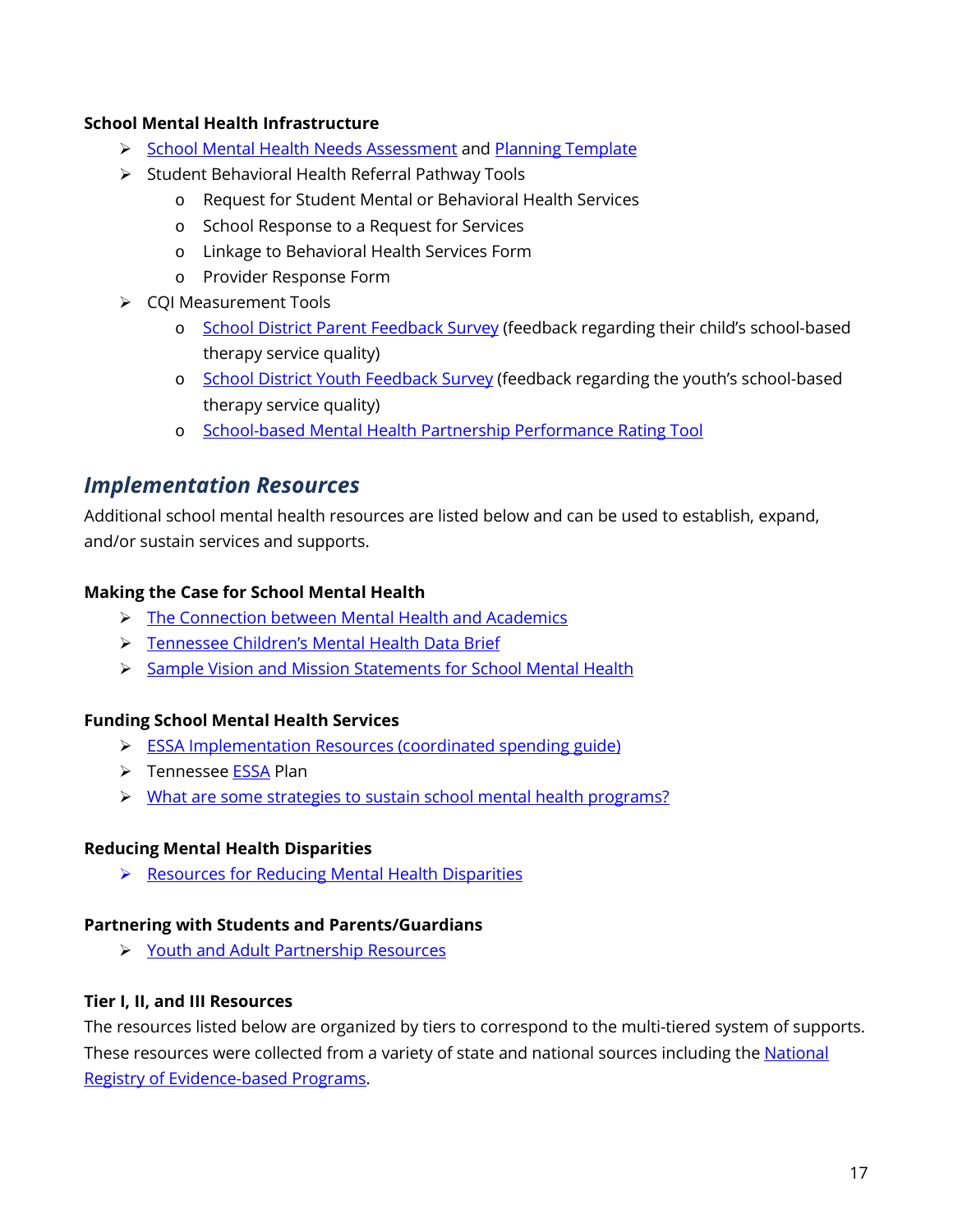*Tier I: Building a Foundation for Mental Wellness and Resiliency for All Students*

**General Resources**

[National Registry of Effective Prevention Programs](https://www.samhsa.gov/nrepp)

[What Works Clearinghouse](https://ies.ed.gov/ncee/wwc/FWW/Results?filters=,Behavior) (U.S. DOE)

[Tennessee Department of Mental Health and Substance Abuse Services –](https://www.tn.gov/behavioral-health/mental-health-services/mental-health-services-for-children-and-youth.html) Supports for

[Children, Young Adults, and Families](https://www.tn.gov/behavioral-health/mental-health-services/mental-health-services-for-children-and-youth.html)

#### **School Climate and Connectedness**

[Department School Climate Web](https://www.tn.gov/education/health-and-safety/school-climate.html) Page [Tennessee Behavior Supports Project](http://tennesseebsp.org/about-us/what-is-rti2-b/) [International Institute for Restorative Practices](https://www.iirp.edu/) [Building Strong Brains: Strategies for Educators](https://www.tn.gov/education/health-and-safety/safe-schools-training.html) [National Child Traumatic Stress Network](https://www.nctsn.org/audiences/school-personnel)

**Social-Personal Competence**

[K–12 Social and Personal Competencies Resource Guide](https://www.tn.gov/content/dam/tn/education/safety/safe_sch/SPC_Resource_Guide.pdf)

#### **Health and Wellness**

[Youth Mental Health First Aid Training for Adults](https://www.mentalhealthfirstaid.org/take-a-course/course-types/youth/) [Health Education Standards](https://www.tn.gov/education/instruction/academic-standards/health-pe-wellness-standards.html) [Mental Health 101](https://www.mhaet.com/what-we-do/mental-health-101/) [I.C. Hope](http://www.mhamt.org/i-c-hope-erasing-the-stigma/) [Ending the Silence](http://namitn.org/ending-the-silence/)

#### **School District Mental Health Policy and Crisis Planning**

State Board of Education [School Mental Health Standards and Guidelines](https://www.tn.gov/content/dam/tn/stateboardofeducation/documents/policies/4000/4.209_Mental_Health_Guidelines.pdf) [Tennessee PREPARE Crisis Planning](https://www.tn.gov/education/health-and-safety/safe-schools-training.html) [Model Student Suicide Prevention Policy](https://www.tn.gov/content/dam/tn/education/safety/suicide_prevention_policy.pdf)

#### **Tennessee Comprehensive School Counseling Program**

[Tennessee Comprehensive School Counseling Model Implementation Guide](https://www.tn.gov/content/dam/tn/education/ccte/ccte_counseling_implementation_guide.pdf) [Tennessee Counseling Association \(Tennessee School Counselor Association\)](https://www.regonline.com/builder/site/Default.aspx?EventId=20988)

**Suicide Prevention Education** [Suicide Prevention Education Resources](https://www.tn.gov/education/health-and-safety/suicide-prevention.html) [Tennessee Suicide Prevention Network](http://tspn.org/) **[Jason Foundation](http://jasonfoundation.com/)**